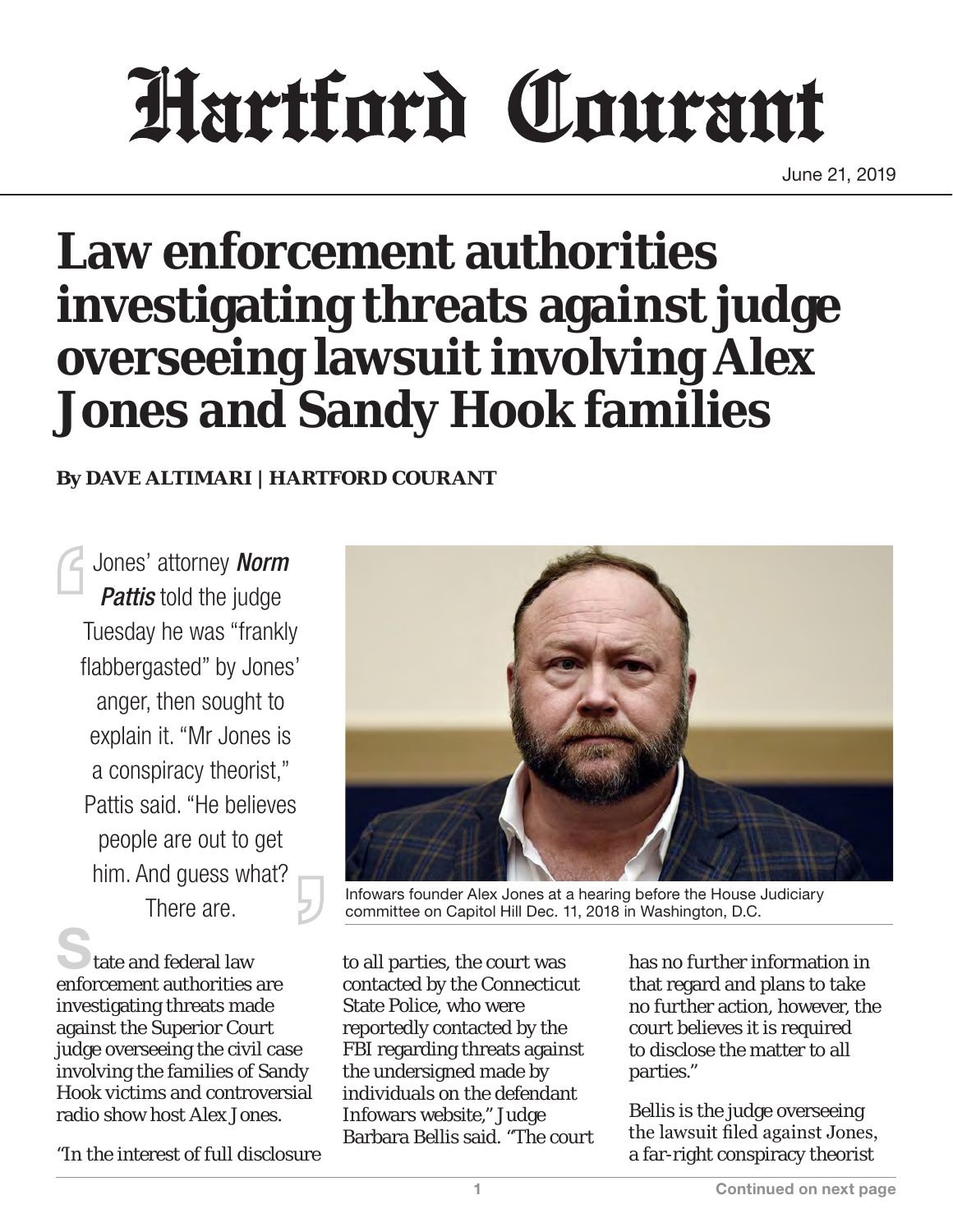## Hartford Courant

Continued from previous page

who hosts the Infowars internet radio program. Sources said the threats against Bellis were made following a hearing earlier this week when she sanctioned Jones for his on-air attack of attorney Christopher Mattei of the firm of Koskoff, Koskoff & Beider, which is representing the victims' families.

It was unclear Friday what the nature of the threats were against Bellis.

"It was an intentional, calculated act of rage for his viewing audience,'' Bellis ruled Tuesday following an emergency court hearing held after Jones made comments about Mattei.

"Whether it was an act or real rage is not relevant," the judge said. "It's unacceptable and sanctionable."

At the hearing, Bellis barred Jones' lawyers from pursuing any special motions to dismiss the lawsuit by the Sandy Hook families. She also ordered Jones to pay lawyers' fees in connection with the discovery of child pornography attached to emails sent to Jones and his Infowars website that were turned over to the Sandy Hook lawyers as part of the discovery process in the case.

Bellis also set a trial date for November 2020 for the case.

A lawyer for Jones sought to downplay the comments Jones made while broadcasting on

his website on June 14 and 15, during which he attacked Mattei. Their lawsuit alleges that Jones has profited from spreading the story that the shooting was a hoax. The lawsuit accuses Jones of orchestrating a sustained attack on the families that lasted for years, accusing family members of being actors, stating as fact that the shooting was a hoax and inciting others to act on those claims all because it was good for his ratings, drew advertisers and made him money.

Emails Jones delivered to the Sandy Hook lawyers through discovery were analyzed by a consultant, who later discovered the child pornography, William Bloss, a Koskoff attorney told the judge. The law firm notified the FBI and the defense lawyers, Bloss said.

On his show June 14, Jones revealed the existence of the child pornography in the discovery materials and went on to accuse Mattei and the Koskoff firm of planting the images in the emails. Bellis also ruled that Jones made threatening comments toward Mattei and the firm.

During the program, Jones used threatening language and repeatedly mentioned Mattei. "What nice people. Chris Mattei. Chris Mattei," Jones said on the air, pounding a picture of Mattei with his fist. "Let's zoom in on Chris Mattei. Oh, nice

little Chris Mattei. What a good American. What a good boy. You think you'll put on me, what ... I'm gonna kill ... Anyway, I'm done! Total war! You want it, you got it!"

An FBI analysis of the email and the attached child pornography determined that it was sent to Jones from outside his organization and that no one ever opened the files to view the images, Bloss and Norm Pattis, Jones' primary defense attorney in Connecticut, said. About a dozen images were contained in the nearly 70,000 emails reviewed by a consultant hired by the Sandy Hook lawyers.

Bloss told Bellis that "there is no way to interpret what Mr. Jones said on Friday as anything but a threat." Bloss said his firm has received threats since Jones' outburst on Friday, and hired an off-duty Bridgeport police officer to stand watch in the law office lobby.

Jones attorney Norm Pattis told the judge Tuesday he was "frankly flabbergasted" by Jones' anger, then sought to explain it. "Mr Jones is a conspiracy theorist," Pattis said. "He believes people are out to get him. And guess what? There are."

Pattis insisted, however, that Jones' comments were speech protected by the First Amendment. He also insisted that Jones did not threaten Mattei.